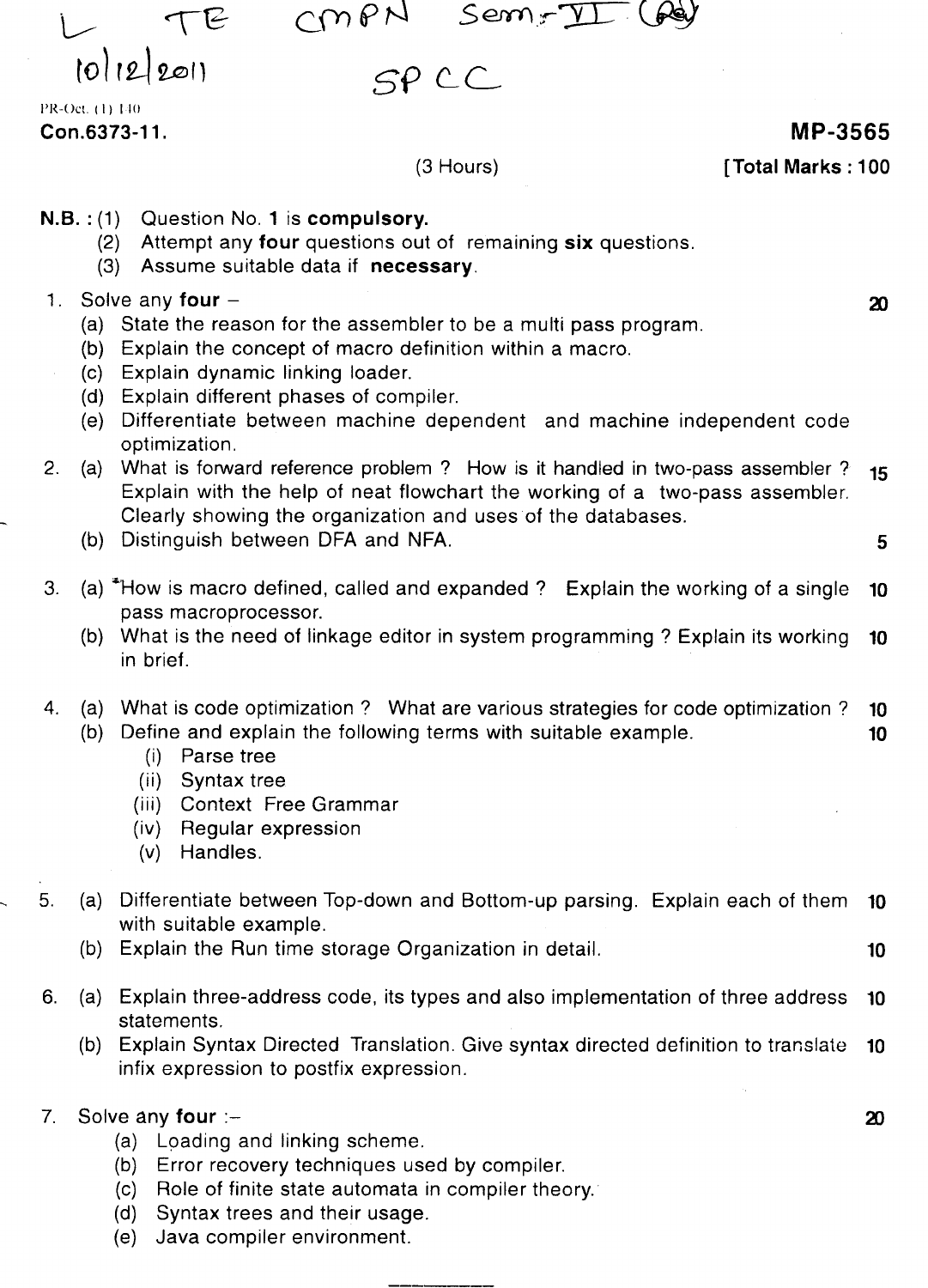## 30/11/11  $TE$   $CMP$   $YF$   $CRev$   $)$

*COSE*

45: 2nd Half-Exam.-11 mina (a).

Con. 5992-11.

# (3 Hours) [Total Marks: 100

| $N. B.$ : | (2)       | (1) Question No. 1 is compulsory.<br>Out of remaining six questions, attempt any four questions.<br>(3) Assume suitable data wherever required.                                                                                                                                                                                                                                                                                                                                                                                          |                 |
|-----------|-----------|------------------------------------------------------------------------------------------------------------------------------------------------------------------------------------------------------------------------------------------------------------------------------------------------------------------------------------------------------------------------------------------------------------------------------------------------------------------------------------------------------------------------------------------|-----------------|
|           |           |                                                                                                                                                                                                                                                                                                                                                                                                                                                                                                                                          |                 |
|           | 1.<br>(a) | Draw the detailed class diagram for the following scenario:<br>A product is to be installed to control elevators in a building with m<br>floors. The problem concerns the logic required to move elevators<br>between floors according to the following constraints.                                                                                                                                                                                                                                                                     | 10              |
|           |           | Each elevator has a set of m buttons, one for each floor. These<br>illuminates when pressed & cause the elevator to visit the<br>corresponding floor. The illumination is cancelled when the elevator<br>visits the corresponding floor.<br>Each floor except the first floor $\&$ top floor has two buttons, one to<br>request the up elevator and one to request the down elevator. These<br>buttons illuminate when pressed. The illumination is canceled when an<br>elevator visits the floor & then moves in the desired direction. |                 |
|           | (b)       | Explain COCOMO model used for software estimation.                                                                                                                                                                                                                                                                                                                                                                                                                                                                                       | 10              |
|           |           |                                                                                                                                                                                                                                                                                                                                                                                                                                                                                                                                          |                 |
| 2.        | (a)       | Explain the following with suitable example:<br>Aggregation, Generalization, Association, Role, Dependency.                                                                                                                                                                                                                                                                                                                                                                                                                              | $10 -$          |
|           | (b)       | What is sequence diagram? What are the elements used in sequence<br>diagram, explain each                                                                                                                                                                                                                                                                                                                                                                                                                                                | 10 <sup>°</sup> |
| 3.        | (a)       | Explain coupling &cohesion. Explain different types of coupling and<br>cohesion.                                                                                                                                                                                                                                                                                                                                                                                                                                                         | 10              |
|           | (b)       | Explain how to map different types of association and generalization<br>relationship to code.                                                                                                                                                                                                                                                                                                                                                                                                                                            | 10              |
| 4.        | (a)       | Construct an Activity Diagram for processing the mortgage requests.                                                                                                                                                                                                                                                                                                                                                                                                                                                                      | 10              |
|           | (b)       | Explain RAD and Spiral Model for Software development.                                                                                                                                                                                                                                                                                                                                                                                                                                                                                   | 10 <sup>1</sup> |
| 5         | (a)       | What is requirement? Explain the different types of requirements in<br>detail.                                                                                                                                                                                                                                                                                                                                                                                                                                                           | 10              |
|           | (b)       | Explain debugging process in detail.                                                                                                                                                                                                                                                                                                                                                                                                                                                                                                     | 10 <sup>1</sup> |
| 6         | (a)       | Explain version control and change control.                                                                                                                                                                                                                                                                                                                                                                                                                                                                                              | 10              |
|           | (b)       | Explain Reverse & Re-Engineering.                                                                                                                                                                                                                                                                                                                                                                                                                                                                                                        | 10              |
| 7         |           | Write Short Notes (any two):                                                                                                                                                                                                                                                                                                                                                                                                                                                                                                             | 20              |
|           | (a)       | Types of Maintenance                                                                                                                                                                                                                                                                                                                                                                                                                                                                                                                     |                 |
|           | (b)       | <b>Regression Testing</b>                                                                                                                                                                                                                                                                                                                                                                                                                                                                                                                |                 |
|           | (c)       | Task Network and Timeline chart                                                                                                                                                                                                                                                                                                                                                                                                                                                                                                          |                 |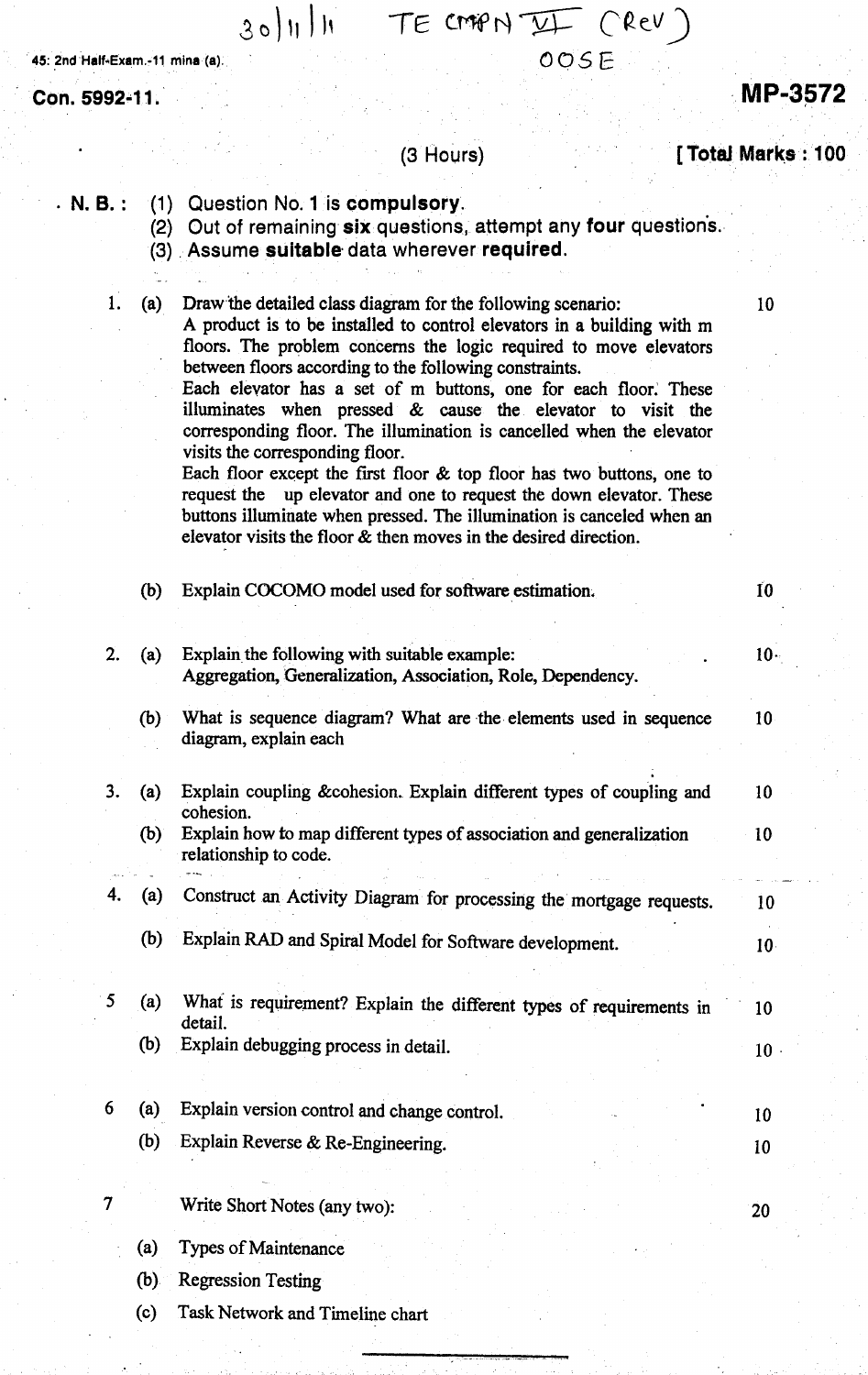$5/12/11$ 

T& C M~N *SevY),.*-yr-

Ad vunced microprocessor

47 : 2nd half.11 ~AM(d) Con. 6184-11.

MP-3577

(3 Hours)

[ Total Marks: 100

- N.B.: (1) Question No. 1 is compulsory.
	- (2) Solve any four out of the remaining questions.
	- (3) Figures fo the right specific the marks.
- 1. (a) Explain how flushing of pipeline problem is minimized in Pentium Architecture. 10
	- (b) Draw protected mode address translation mechanism of 80386 OX with a neat 10 diagram and explain the segment translation in detail.

| 2. | (a)        | Explain Itanium processor with respect to instruction format, core pipeline stages 10<br>and its functionality in detail.                                                                 |          |
|----|------------|-------------------------------------------------------------------------------------------------------------------------------------------------------------------------------------------|----------|
|    | (b)        | Explain the various data types supported by SPARC.                                                                                                                                        | 10       |
| 3. | (a)<br>(b) | Explain the cache organisation of Pentium.<br>State features of PCI bus. Draw and explain work station based on PCI bus.                                                                  | 10<br>10 |
| 4. | (a)        | Differentiate between Pentium and Pentium Pro-processors with respect to 10<br>generation, overlocking feature, core pipeline stages, address bits, main memory<br>size.                  |          |
|    | (b)        | Draw and explain the state transition diagram for Pentium processor's bus cycle. 10                                                                                                       |          |
| 5. | (a)<br>(b) | Explain the architecture of Super SPARC with the help of a neat diagram.<br>Explain instruction pairing rules of Pentium. Also explain the "Instruction Issue" 10<br>algorithm in detail. | 10       |
| 6. | (a)<br>(b) | Explain ISA bus features in detail.<br>Explain floating point pipeline stages of Pentium processor.                                                                                       | 10<br>10 |
| 7. |            | Write short notes on the following :-<br>Intel Net Burst Microarchitecture<br>(a)<br>Structure of segment descriptor<br>(b)<br><b>SCSI</b><br>(c)<br>(d) USB.                             | 20       |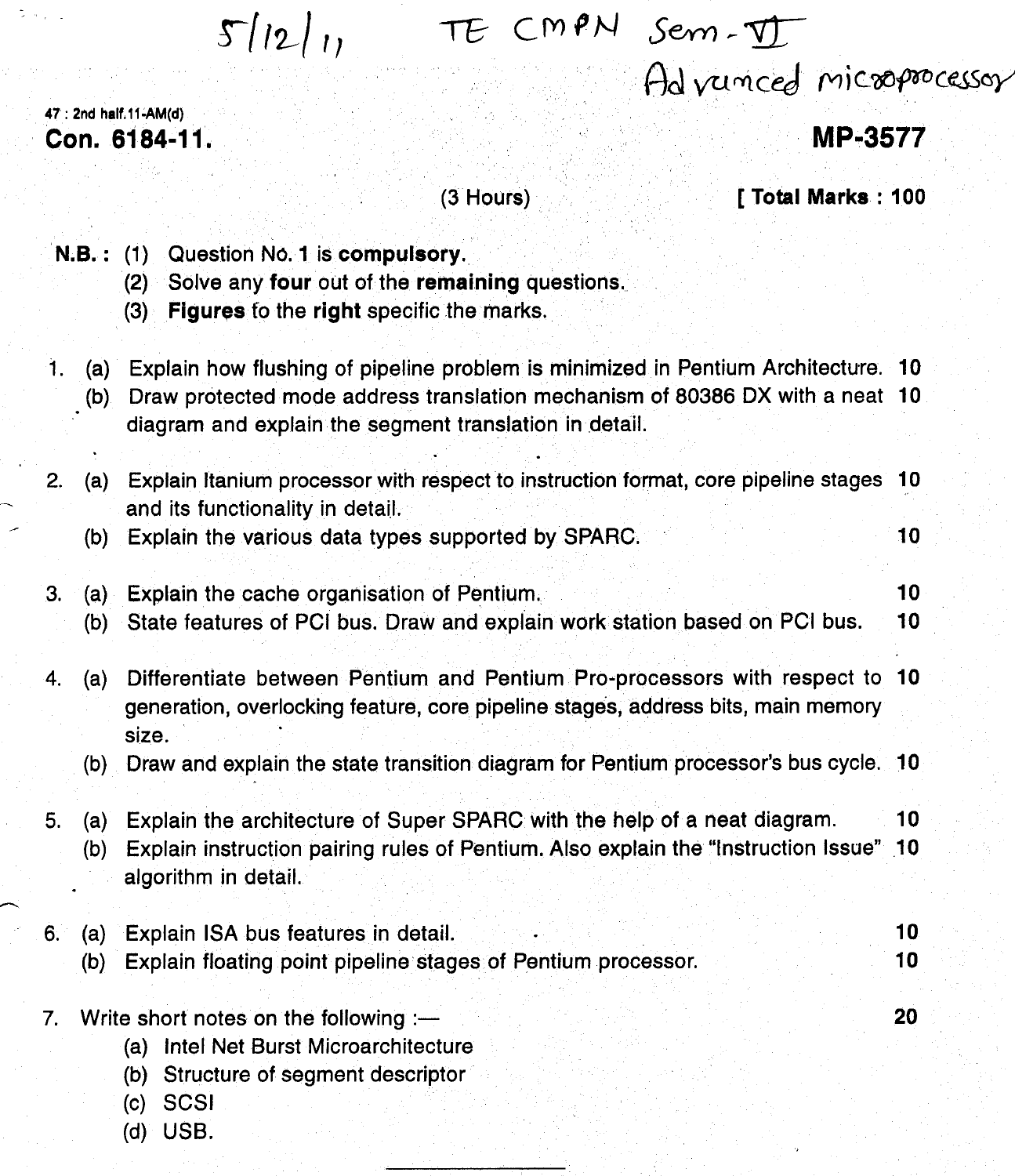| 15/12/11 TE CMPN II (R)                                                                                                                    |         |
|--------------------------------------------------------------------------------------------------------------------------------------------|---------|
| ACM                                                                                                                                        |         |
| Con. 6555-11.                                                                                                                              | MP-3574 |
| [ Total Marks: 100<br>$(3$ Hours)                                                                                                          |         |
| N.B.: (1) Question No. 1 is compulsory.<br>(2) Attempt any four questions from the remaining.<br>(3) Draw neat diagrams wherever required. |         |
| 1. (a) Compare TCP/IP Protocol suite and ISO/OSI Protocol suite.                                                                           | (05)    |
| (b) Explain Packet Filtering and Layer 7 Filtering.                                                                                        | (05)    |
| (c) Explain the naming scheme used in SNMP.                                                                                                | (05)    |
| (d) Discuss the functions of SONET layers.                                                                                                 | (05)    |
| 2. (a) Explain the functions of ATM adaptation layer. Explain in detail AAL1<br>and AAL2 layers.                                           | (10)    |
| (b) What is Socket Programming? Write c++/Java code for client-server<br>program using connection oriented protocol.                       | (10)    |
| (a) Compare unicast routing Protocols OSPF and RIP. Explain RIP in detail.<br>3 <sub>1</sub>                                               | (10)    |
| (b) What are Multicast routing protocols? Explain DVMRP in detail.                                                                         | (10)    |
| 4. (a) What is SNMP? Explain SNMP PDU format and messages.                                                                                 | (10)    |
| (b) What is RTP? Explain RTP format in detail.                                                                                             | (10)    |
| 5. (a) Describe different delay components in communications network.                                                                      | (10)    |
| (b) Explain different QOS parameters in case of ATM.                                                                                       | (10)    |
| 6. (a) Explain Network Address Translation. Discuss SNAT and DNAT.                                                                         | (10)    |
| (b) Explain H.323 standard in detail.                                                                                                      | (10)    |
| 7. Write short notes on (any two):                                                                                                         | (20)    |
| (a) IP Multicasting.<br>(b) Traffic descriptors used in ATM.                                                                               |         |

 $\frac{1}{2}$ 

 $\frac{1}{2}$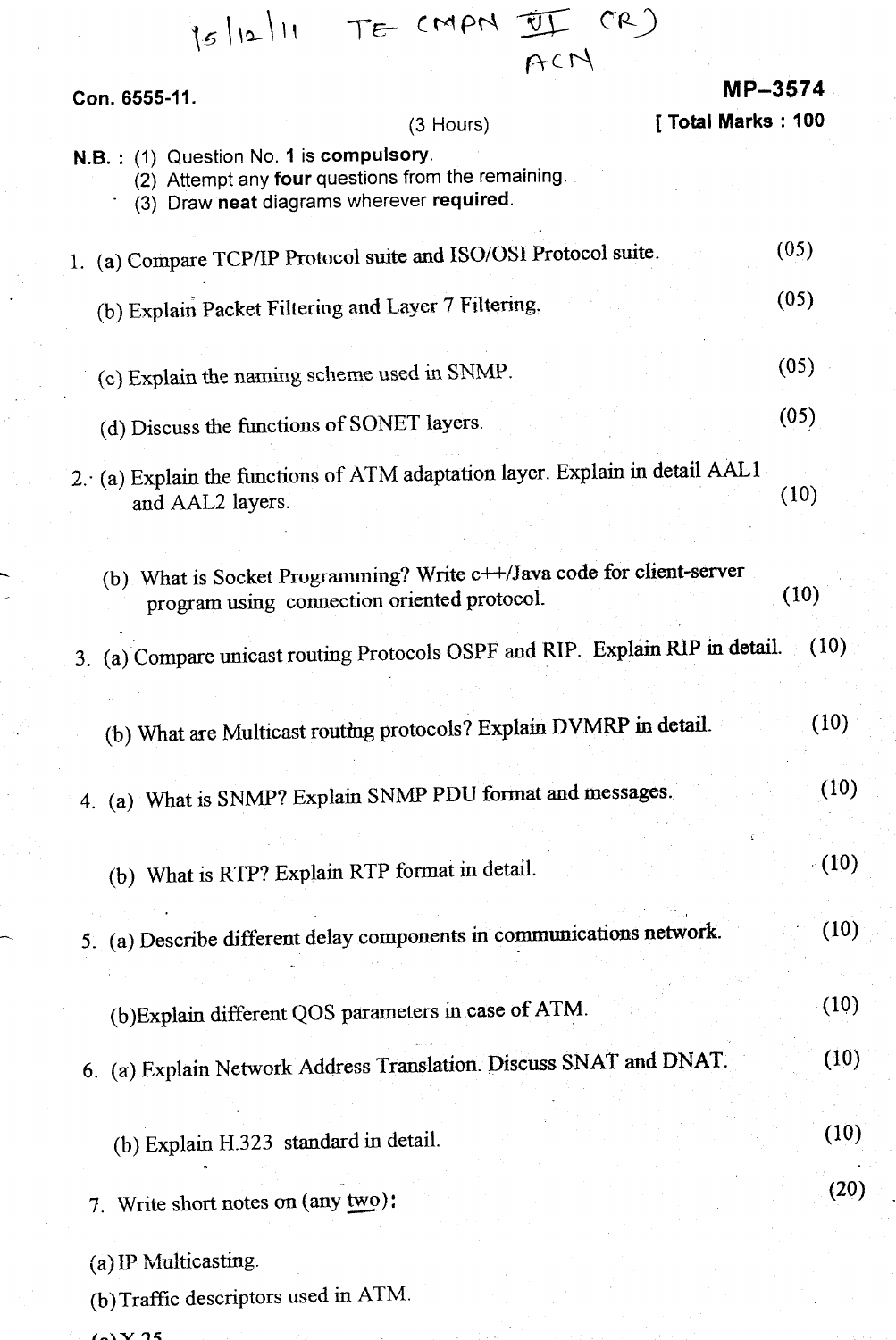- 7. Write short notes on  $\text{(any two)}$ :  $\frac{\text{two}}{\text{...}}$ 

(20)

# $(a)$  IP Multicasting.

(b) Traffic descriptors used in ATM.

 $(c) X.25.$ 

(d) Storage Area Networks(SAN).